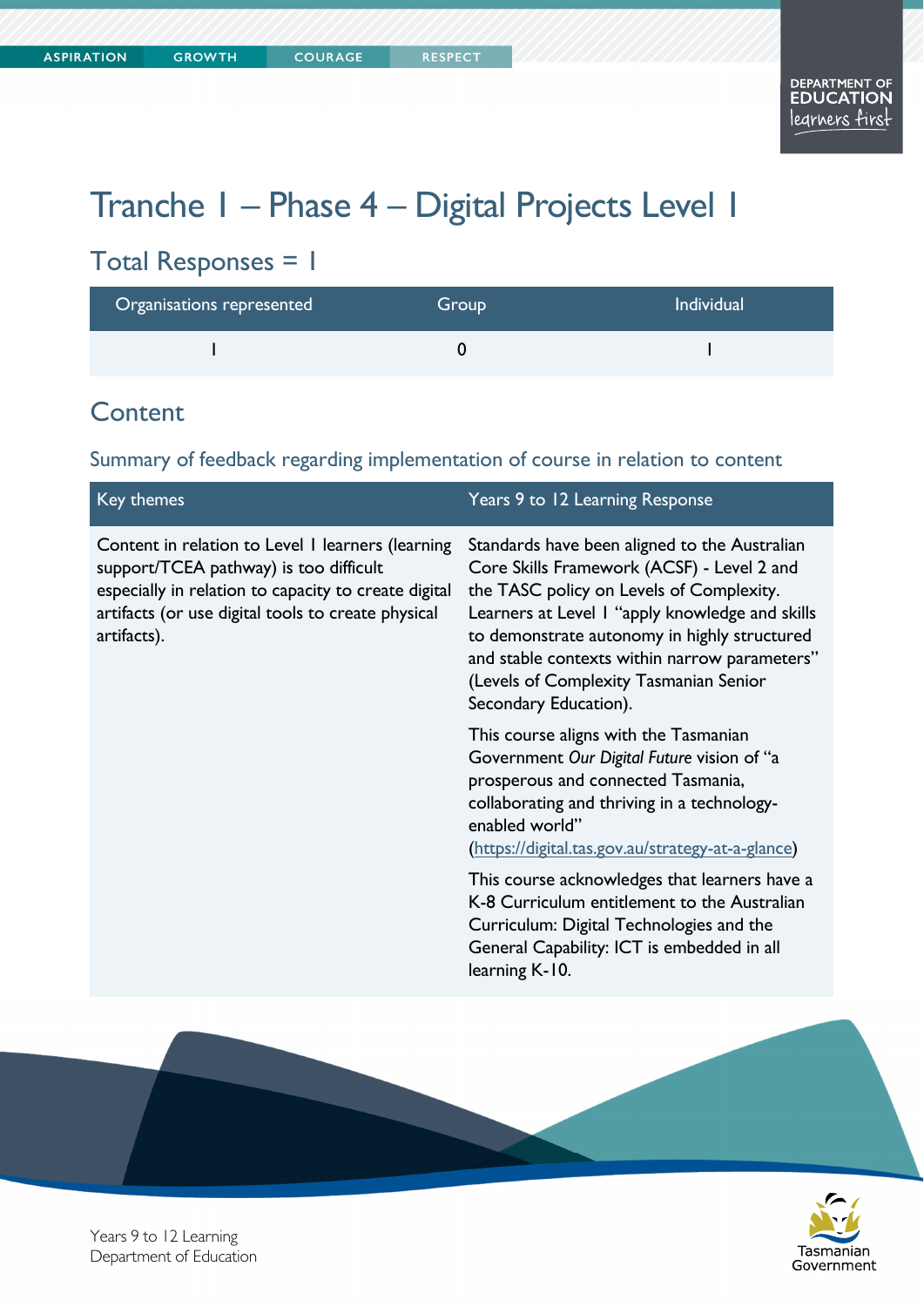| Key themes                                                                                                                                           | Years 9 to 12 Learning Response                                                                                                                                                                                                                                                                                                                                       |
|------------------------------------------------------------------------------------------------------------------------------------------------------|-----------------------------------------------------------------------------------------------------------------------------------------------------------------------------------------------------------------------------------------------------------------------------------------------------------------------------------------------------------------------|
|                                                                                                                                                      | This course requires learners to build the skills<br>to confidently engage with common digital tools<br>that will support the learner to develop the<br>required digital skills for further learning,<br>community involvement and/or initial work.                                                                                                                   |
|                                                                                                                                                      | Tasks should be scaffolded, involving a limited<br>number of steps.                                                                                                                                                                                                                                                                                                   |
|                                                                                                                                                      | ACTION: review course content to ensure it is<br>clear to the reader that this course<br>requires teachers to provide support and<br>scaffolding through self-questioning, learner-<br>teacher communication, peer to peer<br>collaboration and self-assessment. Ensure that<br>there is a common understanding of the terms,<br>digital tools and digital artifacts. |
| If the course does not assist students to attain<br>their TCE (Everyday Adult Standard – ICT) the<br>course is unlikely to attract student interest. | While there will be opportunity within this<br>course to support students to develop their<br>digital literacy, the Everyday Adult Standards<br>Policy states the standards will not be<br>embedded in Level I courses for the purpose of<br>the TCE.                                                                                                                 |

# Work Requirements

Summary of feedback regarding implementation of course in relation to Work **Requirements** 

| Key themes                                                                                                                     | Years 9 to 12 Learning Response                         |
|--------------------------------------------------------------------------------------------------------------------------------|---------------------------------------------------------|
| TCE attainment and the reluctance of TASC to<br>recognise the value of newly written/proposed<br>courses in the level I space. | This is outside of the Years 9 to 12 Learning<br>remit. |